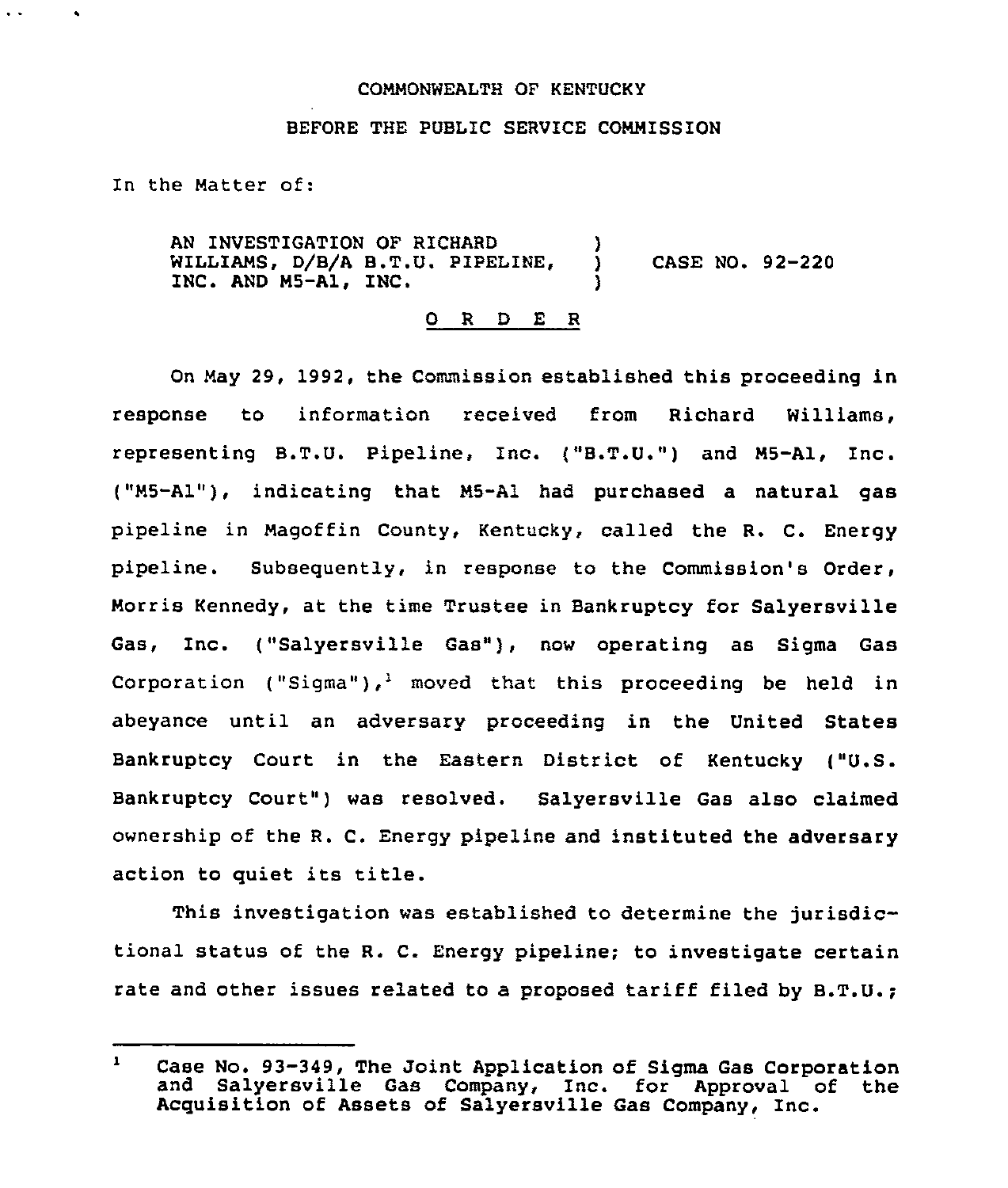and to determine the impact on Salyersville Gas and certain commercial customers of severing the R. C. Energy pipeline from Salyersville Gas's distribution system (as proposed by M5-Al). Since the adversary action is still pending in U.S. Bankruptcy Court and a hearing is scheduled to substitute Sigma's name for Salyersville Gas, the jurisdictional status of the R. C. Energy pipeline and the impact on certain customers of the pipeline if severed from the distribution system cannot be addressed in this Order.

However, the Commission is advised that B.T.U. has pipeline facilities in Nagoffin County other than its alleged ownership of the R. C. Energy pipeline. From these pipeline facilities, B.T.U. provides gas service to numerous customers.

On March 21-22, 1994, Commission Staff conducted an inspection of B.T.U.'s facilities, in part to determine the jurisdictional status of B.T.U.'s operations. Attached as an Appendix to this Order is <sup>a</sup> copy of the report of that inspection, which includes a recommendation that B.T.U. be declared a gas distribution utility pursuant to KRS 278.010(3)(b).

Based upon the evidence of record and being otherwise sufficiently advised, the Commission finds that B.T.U. should respond to the Inspection Report and that a hearing should be held in this matter.

 $-2-$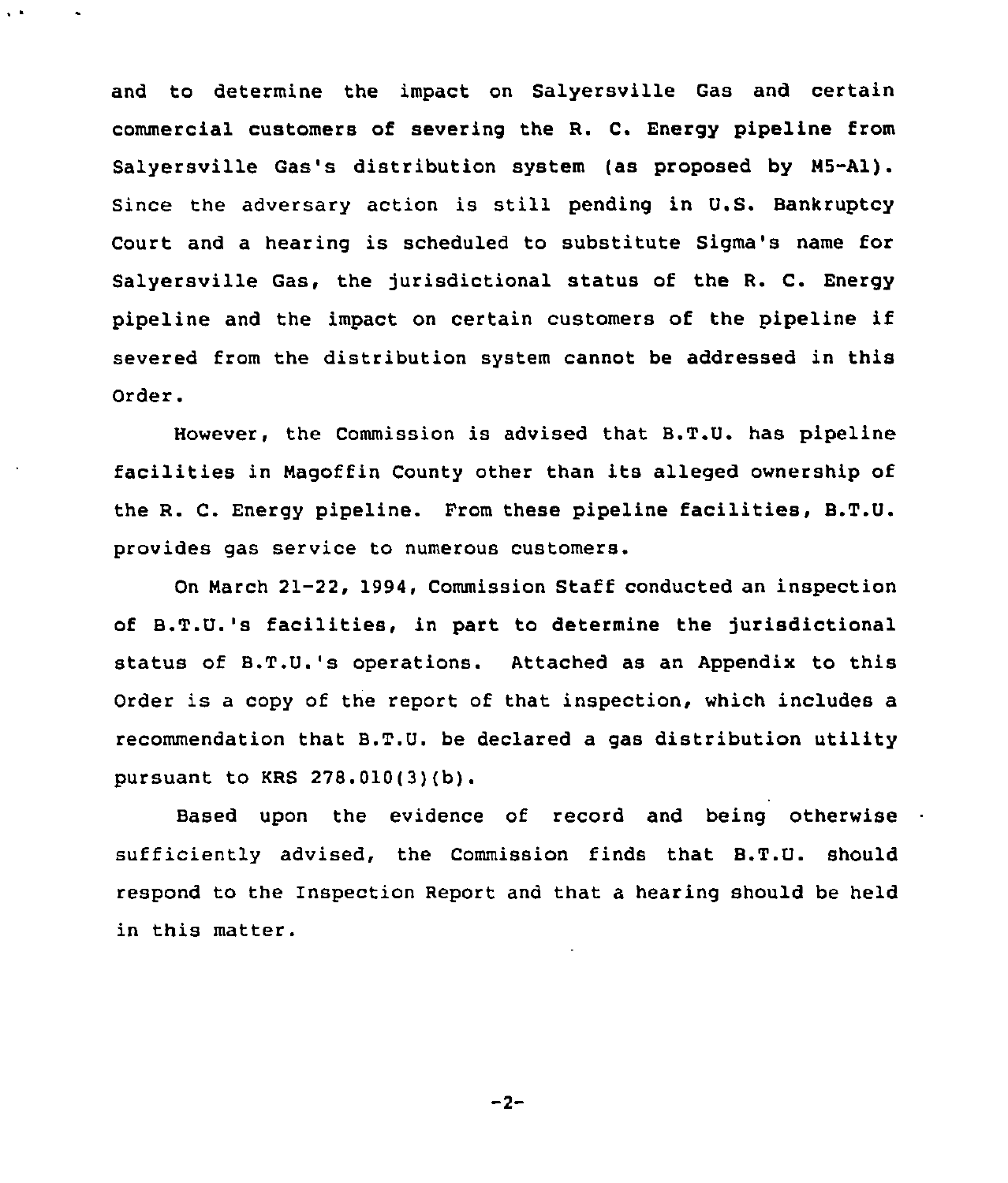IT IS THEREFORE ORDERED that:

1. Within 15 days of the date of this Order, B.T.U. shall file its response to the Inspection Report attached as an Appendix to this Order.

2. Within <sup>5</sup> days of the date of this Order, B.T.U. shall respond to Recommendations 9 and 10 of the Inspection Report regarding the status of the dangerous conditions stated therein.

3. <sup>A</sup> public hearing is scheduled for Nay 18, 1994 at 1:30 p.m., Eastern Daylight Time, in Hearing Room 1 of the Commission's offices at 730 Schenkel Lane, Frankfort, Kentucky.

Done at Frankfort, Kentucky, this 27th day of April, 1994.

PUBLIC SERVICE CONNISSION

i n'2~  $r$ man Robert M. Dun  $\sqrt{V}$  $C$  $\sqrt{V}$  $C$  $\sqrt{V}$  $C$  $\sqrt{V}$  $C$  $\sqrt{V}$  $C$  $\sqrt{V}$  $C$  $\sqrt{V}$  $C$  $\sqrt{V}$  $C$  $\sqrt{V}$  $C$  $\sqrt{V}$  $C$  $\sqrt{V}$  $C$  $\sqrt{V}$  $C$  $\sqrt{V}$  $C$  $\sqrt{V}$  $C$  $\sqrt{V}$  $C$  $\sqrt{V}$  $C$  $\sqrt{V}$  $C$  $\sqrt{V}$  $C$  $\sqrt{V}$  $C$  $\sqrt{V}$  $C$  $\sqrt{V}$  $C$  $\sqrt{V}$  $C$ 

See Chairman<br>Anida K Freashoff Commiss

/

ATTEST:

Executive Director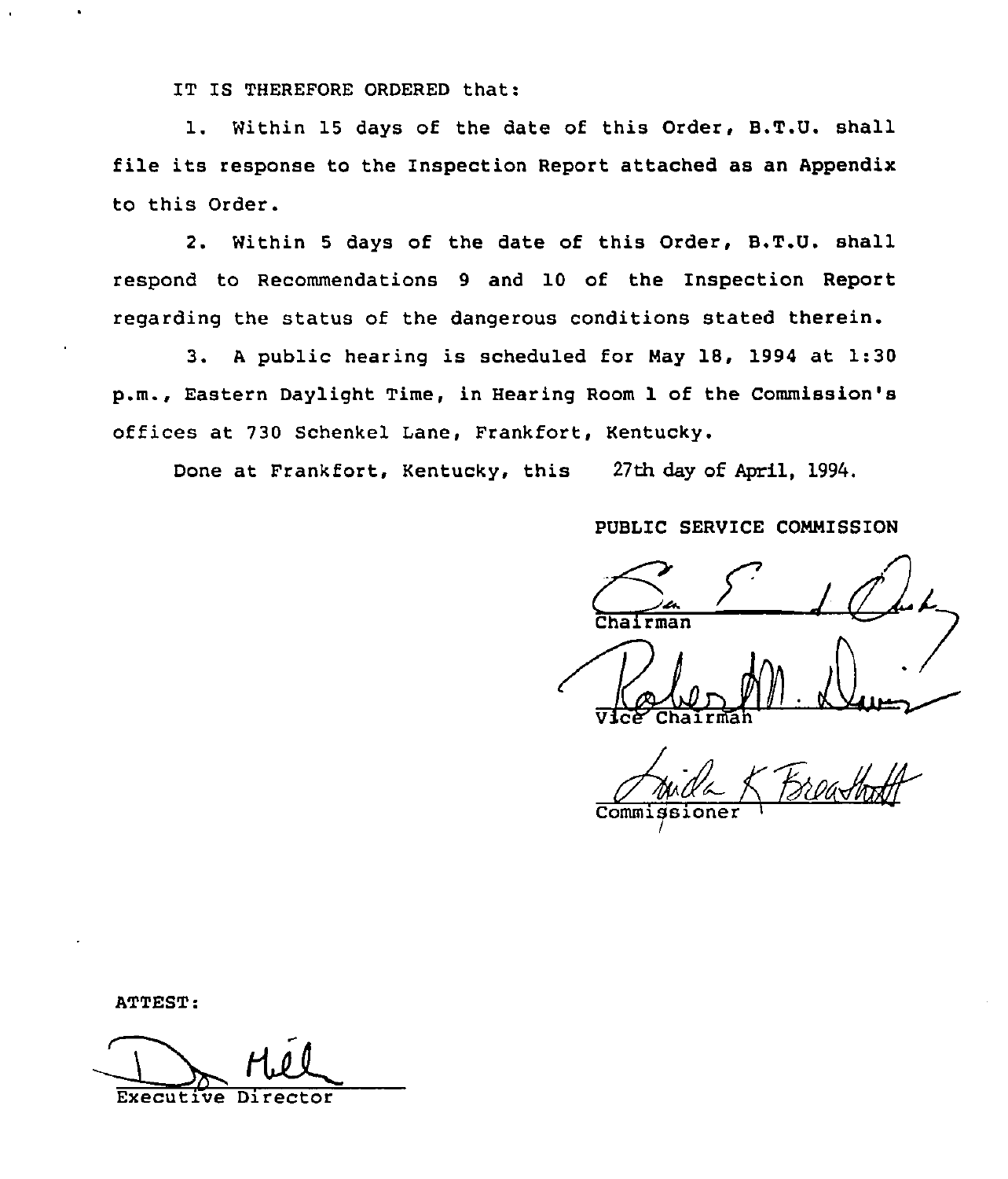#### APPENDIX

 $\mathcal{L}^{\mathcal{A}}$ 

APPENDIX TO AN ORDER OF THE KENTUCKY PUBLIC SERVICE<br>COMMISSION IN CASE NO. 92-220 DATED 4/27/94 COMMISSION IN CASE NO. 92-220 DATED

#### INSPECTION REPORT

B.T.U. Pipeline, Inc. Magoffin County, Kentucky

# April 8, 1994

### BRIEF

On March 21-22, 1994, Commission Staff visited B.T.U. Pipeline, Inc. (B.T.U.) to inspect all of B.T.U.'s pipelines and customer services and to determine the jurisdictional status of B.T.U.'s operations. Present for Staff were: David Kinman, a gas safety investigator with the Commission's Gas Pipeline Safety Branch; and Mark Hostetter and Ralph Dennis with the Commission's Gas Branch. Representing B.T.U. was Richard Williams.

The pipeline facilities and service areas inspected fall into two categories: pipelines installed or owned by B.T.U. (Rockhouse Fork Area, Elk Creek/Lick Creek, Dixie Avenue/Auxier Branch, Lakeville Road/Petro); and pipelines originally owned by Inland Gas Company (Inland). The service areas in this latter category and the designated ex-Inland pipeline are: Oakley (FG-51), Royalton (FG-47/G-39), Puncheon Camp Creek, Salt Lick, and Long Branch (G-39), and Beetree Branch (FG-40/41). Also inspected in some of these service areas were lateral lines which B.T.U. has installed.

All of these pipelines have customer services; however, responsibility for those customers connected to or in the general area of pipelines previously owned by Inland is claimed by both B.T.U. and Sigma Gas Corporation (Sigma), a local gas distribution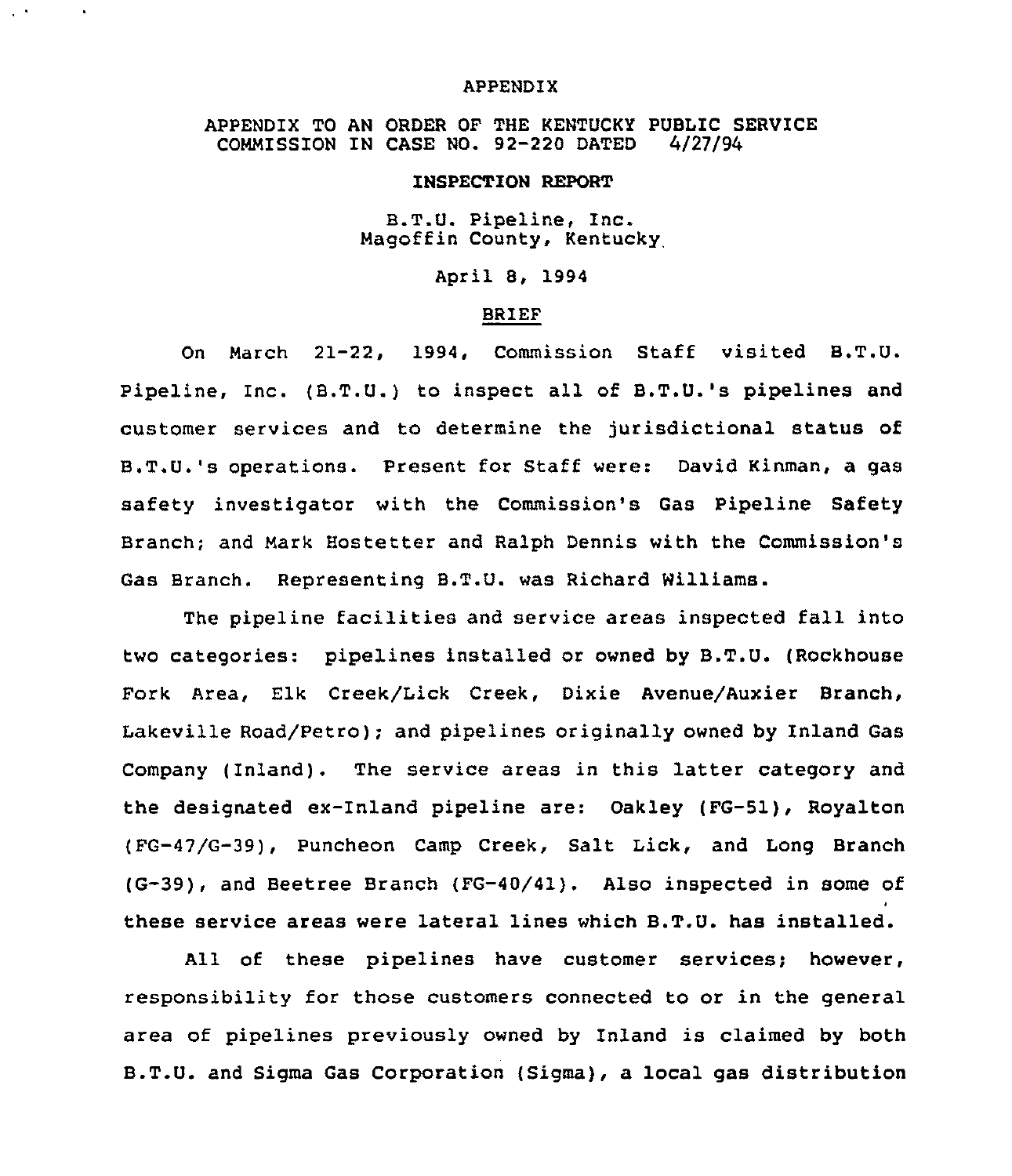Report — B.T.U. Pipeline Page 2 April 11, 1994

utility providing service in Salyersville and jurisdictional to the Commission. This dispute, concerning customers most of whom have been considered in the past to be subject to 807 KAR 5:026 (farm tap service), is the subject of Civil Action No. 93-CI-00185 in Magoffin Circuit Court.

Included in this report are: Exhibit A, a county map which depicts the geographical location of each pipeline/service area and the extent to which the pipelines are interconnected; and Exhibit B, a series of descriptive summaries with details on each pipeline/service area.

#### INVESTIGATION

B.T.U. has installed a series of interconnected pipelines which stretch from north of Salyersville, southward through and around Salyersville, to the Bull Branch area south of Salyersville. This interconnected pipeline system includes several dead-end lateral lines from which additional service is provided. In the southern area of this system (Lakeville Road area), B.T.U. has connected its pipeline to the Petro pipeline (to which B.T.U. claims ownership) which had been but is not presently connected to an ex-Inland pipeline (FG-47).

B.T.U. also operates a pipeline in the vicinity of Highway 114 east of Salyersville designated Rockhouse Fork. It is <sup>a</sup> dead-end lateral line which has been disconnected from a pipeline which generally parallels Highway 114 (the R.C. Energy pipeline),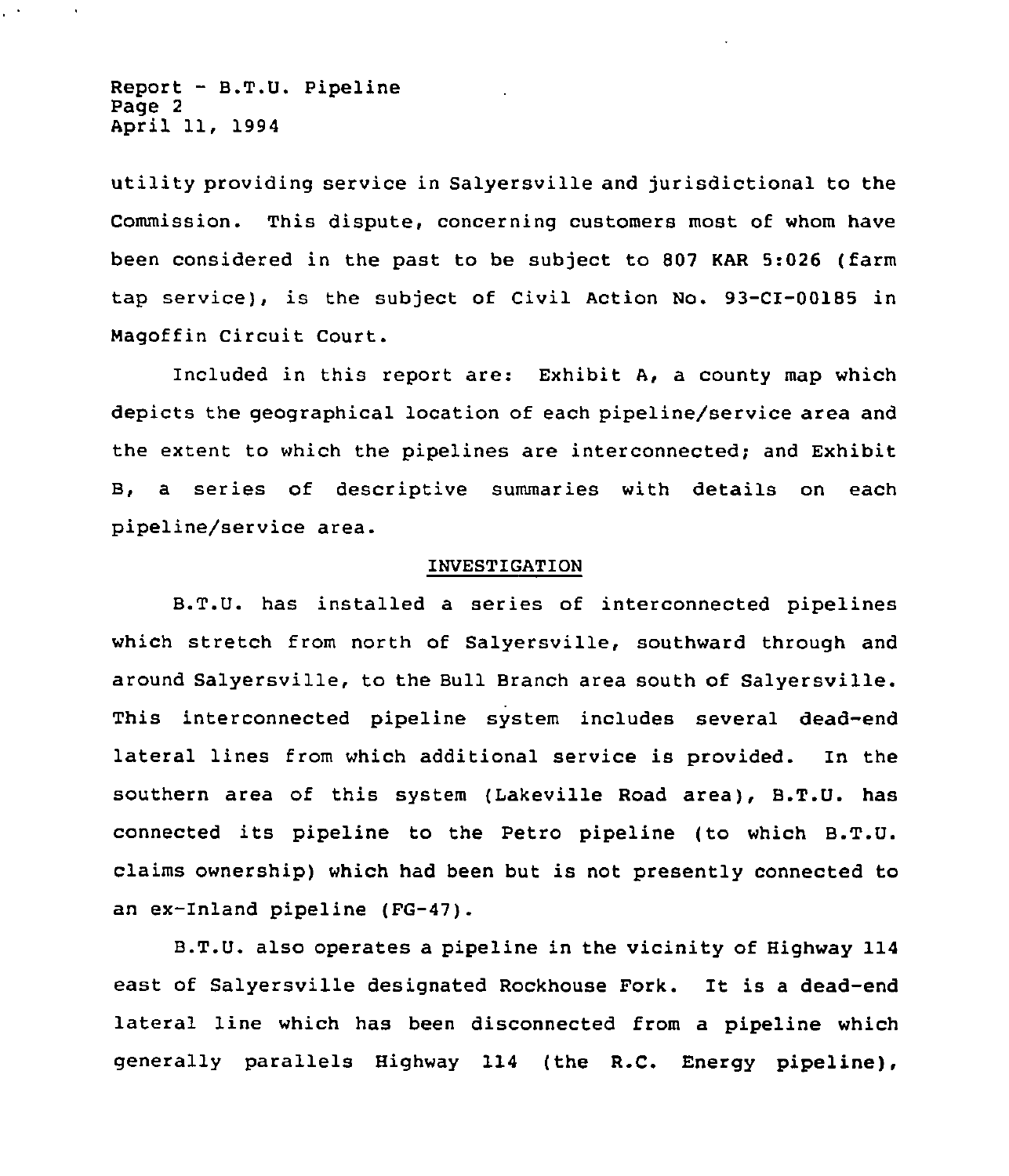Report — B.T.U. Pipeline Page 3 April 11, 1994

 $\hat{\phantom{a}}$ 

operated by Sigma and which Sigma considers to be part of its distribution system.

From these pipelines and lateral lines, B.T.U. provides gas service to residential and small commercial end-users. According to B.T.U., the sources of gas for this portion of its operations are local wells; none of this gas leaves the pipeline system.

B.T.U. has also provided service to many end-use customers from various pipelines previously owned by Inland (and were operated by Inland as gathering pipelines): FG-47, FG-51, G-39, and FG-40/41. From some of these pipelines, B.T.U. has since installed lateral lines to provide service. Some of the customers served from some of these lateral lines were previously directly connected to ex-Inland pipelines, FG-47 or G-39. Pursuant to the Court's Order in CI-93-00185, B.T.U. has been ordered to maintain service to these customers, both those customers served directly from ex-Inland pipelines and those now served from more recently installed lateral lines, until the Court issues a final ruling.

According to B.T.U., the source of gas for these customers is principally gas flowing through the G-39 pipeline for ultimate delivery to Sigma. Gas delivered into G-39 is from either Equitable Resources Exploration or Devco/Global Environmental Industries, Inc. However, B.T.U. stated that gas from local wells which belong to B.T.U. is used to provide service to customers now connected to two of B.T.U.'s lateral lines (which are actually well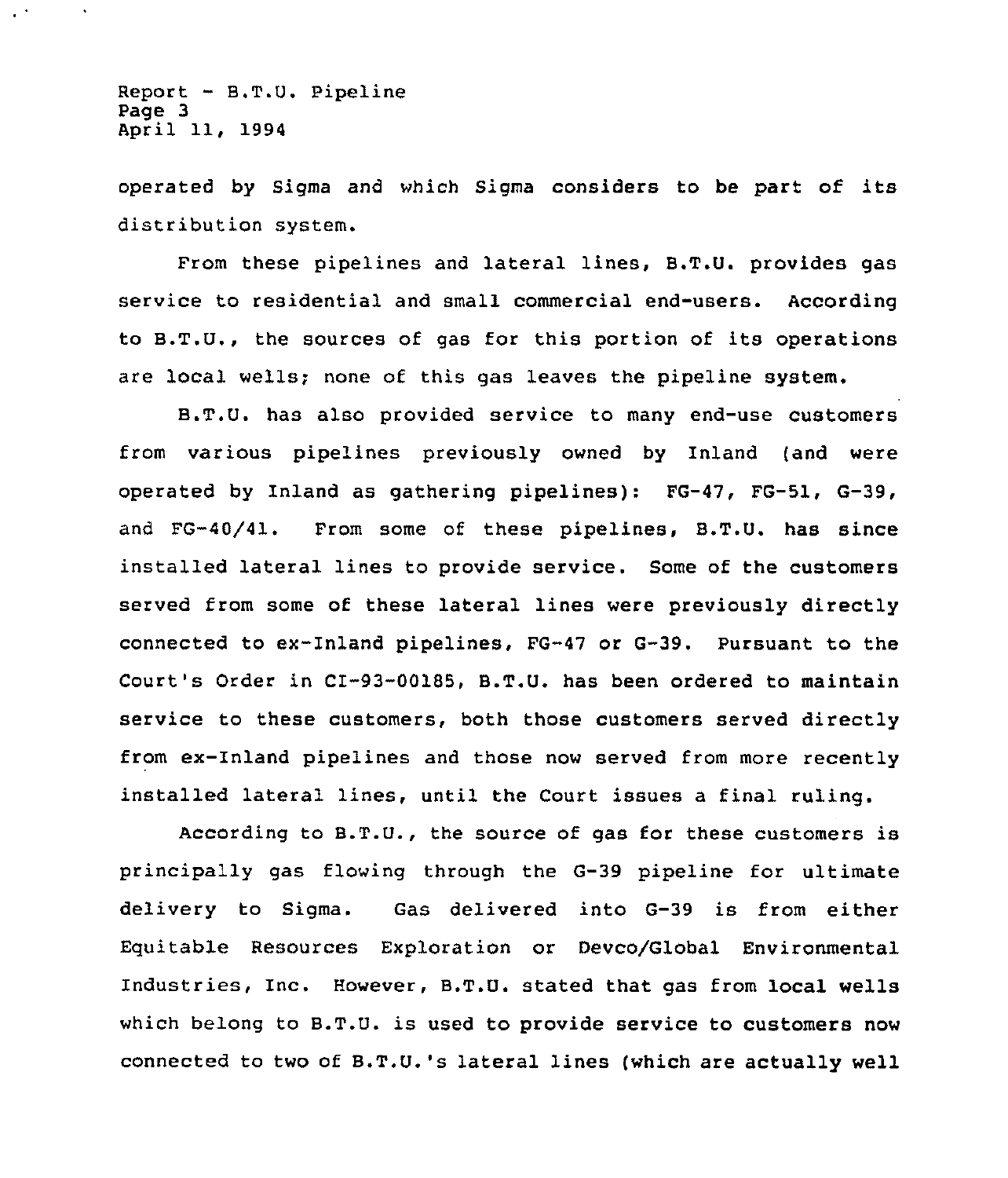Report — B.T.U. Pipeline Page 4 April 11, 1994

lines from the J. W. Howard and C. K. Stevens wells and have been disconnected from ex-Inland pipelines).

During the course of this inspection, Nr. Williams stated that all of his customers' taps and meter sets had been inspected by Commission Staff prior to the initiation of any service, except for the most recent group of customers who are provided service in the Puncheon Camp Creek area. However, after a search of Commission records, Staff has been unable to locate any documents which indicate that any of B.T.U.'s customers' services have been inspected, except for the farm tap customers who are presently connected to the G-39 pipeline. Since B.T.U. has considered itself a farm tap system providing gas service to customers pursuant to KRS 278.485, Commission Staff's inspection of a customer's tap and meter set is required prior to initiation of service [807 KAR 5:026, Section 3(4)].

#### FINDINGS

1. The pipelines which B.T.U. has installed (Elk Creek/Lick Creek, Buffalo Creek, and Dixie Avenue/Auxier Branch) and acquired through purchase (Petro), along with the various lateral lines, are operated as a self-contained gas system, the only purpose of which at present is to provide service to end-users. The Rockhouse Fork pipeline, while not interconnected with these other pipelines, is operating in the same manner. Gas service in all of these areas represents a distribution utility function as defined in KRS 278.010(3)(b).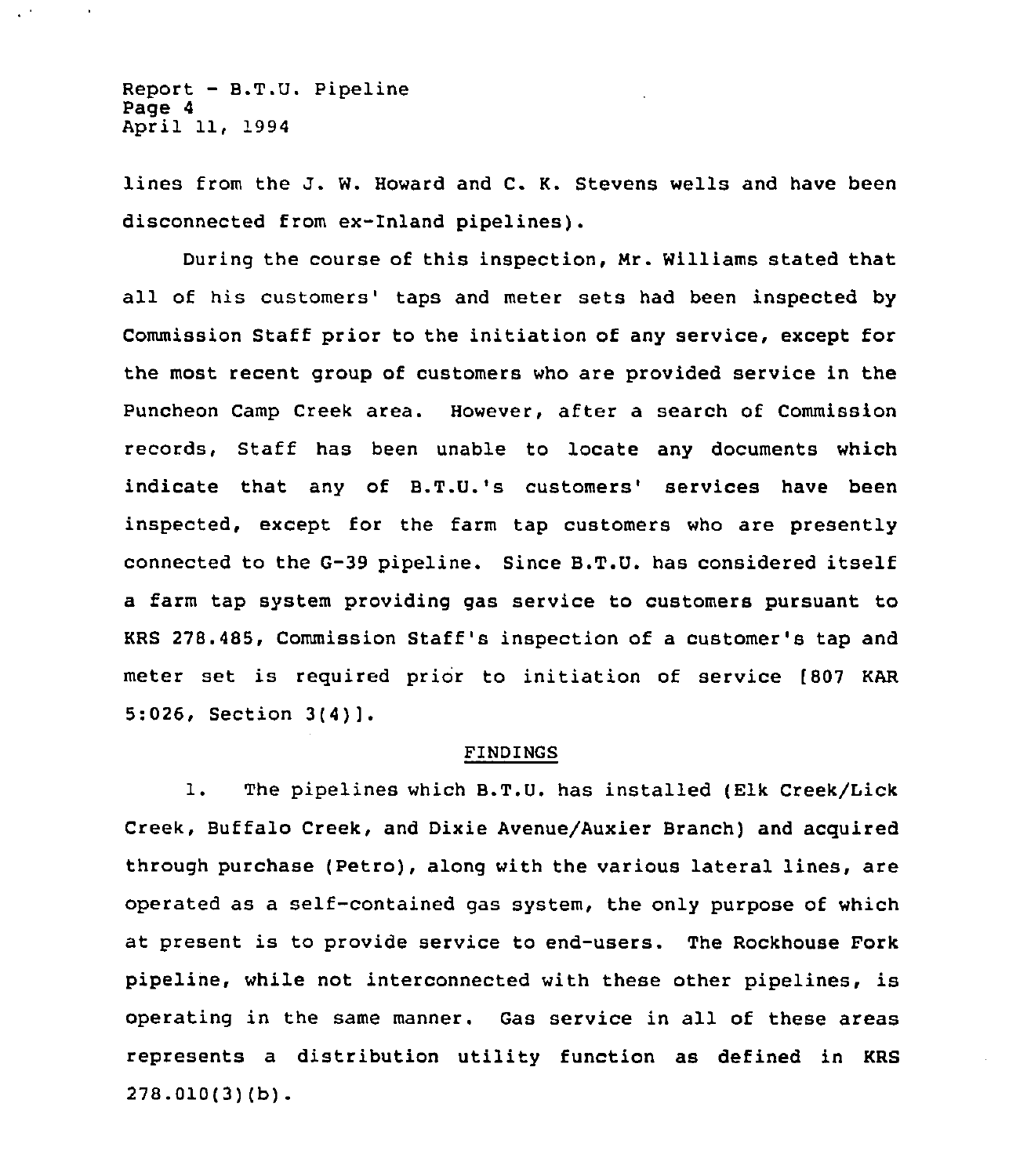Report — B.T.U. Pipeline Page 5 April 11, 1994

 $\bullet$ 

2. Meter sets for customers served from the Elk Creek/Lick Creek, Dixie Avenue/Auxier Branch and Petro pipelines generally comply with Commission regulations for distribution service. However, some meter sets had atmospheric corrosion; a limited number had copper tubing on the customer side of the meter; and some had hose clamps and aboveground plastic pipe connecting the customer's service line to the meter.

3. While inspecting the B.T.U.-installed pipelines, some areas were observed where the soil had eroded and exposed portions of plastic pipe. At each of these points, the depth of the pipeline did not appear to be adequate and in compliance with 807 KAR 5:022, Section 7(12)(a); and there was no evidence of the installation of tracer wire, a violation of 807 KAR 5:022, Section 7(12)(e). Inadequate depth and lack of tracer wire is also evident on the Lick Creek pipeline where it ends on Highway 3334, and the end of the pipe is exposed above ground.

4. B.T.U. has installed pipeline markers along the routes of the pipelines it has installed. However, none appeared to include the owner's name, address, or telephone number, a violation of 807 KAR 5:022, Section 14(5)(d)(1) and (2).

5. The only current source of gas for customers connected to the FG-51 pipeline (Oakley service area) is gas being backfed into the pipeline from the G-39 pipeline. While local wells are connected to the FG-40/41 pipelines and are being used to provide service to customers connected to these pipelines, no local gas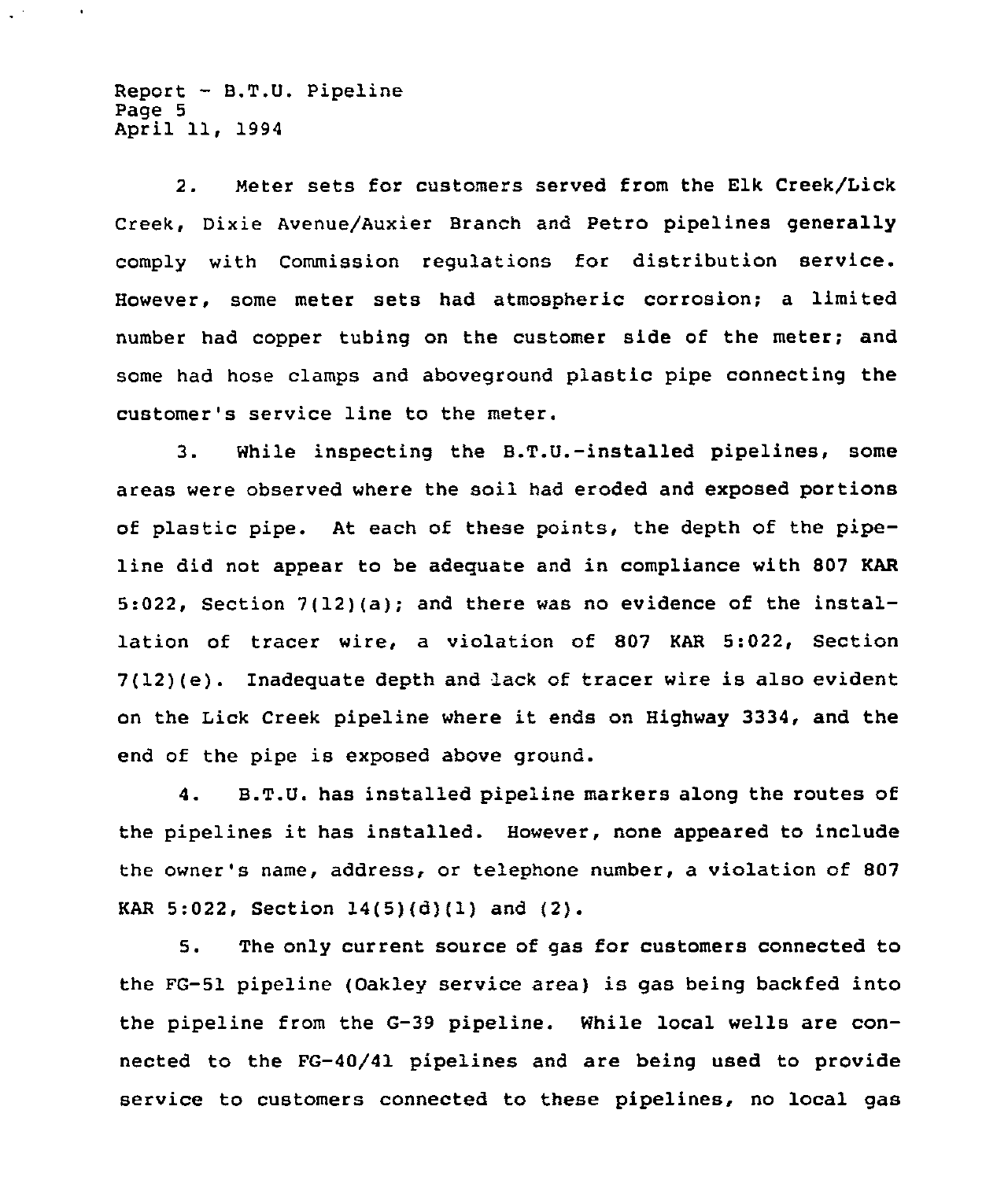Report — B.T.U. Pipeline Page 6 April 11, 1994

 $\bullet$ 

enters the G-39 pipeline since the valve at the interconnection point of FG-40/41 and G-39 is closed. Gas service in each of these instances represents a distribution function as defined in KRS 278.010(3)(b).

6. B.T.U. is also providing service to customers connected to three lateral lines: the J. W. Howard well line, the C. K. Stevens well line; and the Puncheon Camp Creek line. Both the Howard and Stevens well lines used to be but are not presently connected to ex-Inland pipelines, FG-47 and G-39 respectively. The Puncheon Camp Creek lateral, which is directly connected to the G-39 pipeline, has no wells connected to it. Gas service in all three of these instances represents a distribution function as defined in KRS 278.010[3){b).

# RECOMMENDATIONS

1. B.T.U. should be declared <sup>a</sup> gas distribution utility and be reguired to develop and file with the Commission an Operating and Maintenance Plan [807 KAR 5:022, Section 13(2)(b)], an Emergency Plan [807 KAR 5:022, Section  $13(9)$ ], a Damage Prevention Program [807 KAR 5:022, Section 13(S}], and <sup>a</sup> Drug Testing Plan (807 KAR 5:023).

2. B.T.U. should adopt a standard method of meter and service line installation in compliance with 807 KAR 5:022, Section 8(2)(d), and provide a copy to the Commission and prospective customers. Any rebuilding of existing meter sets or service lines should comply with the standard method adopted.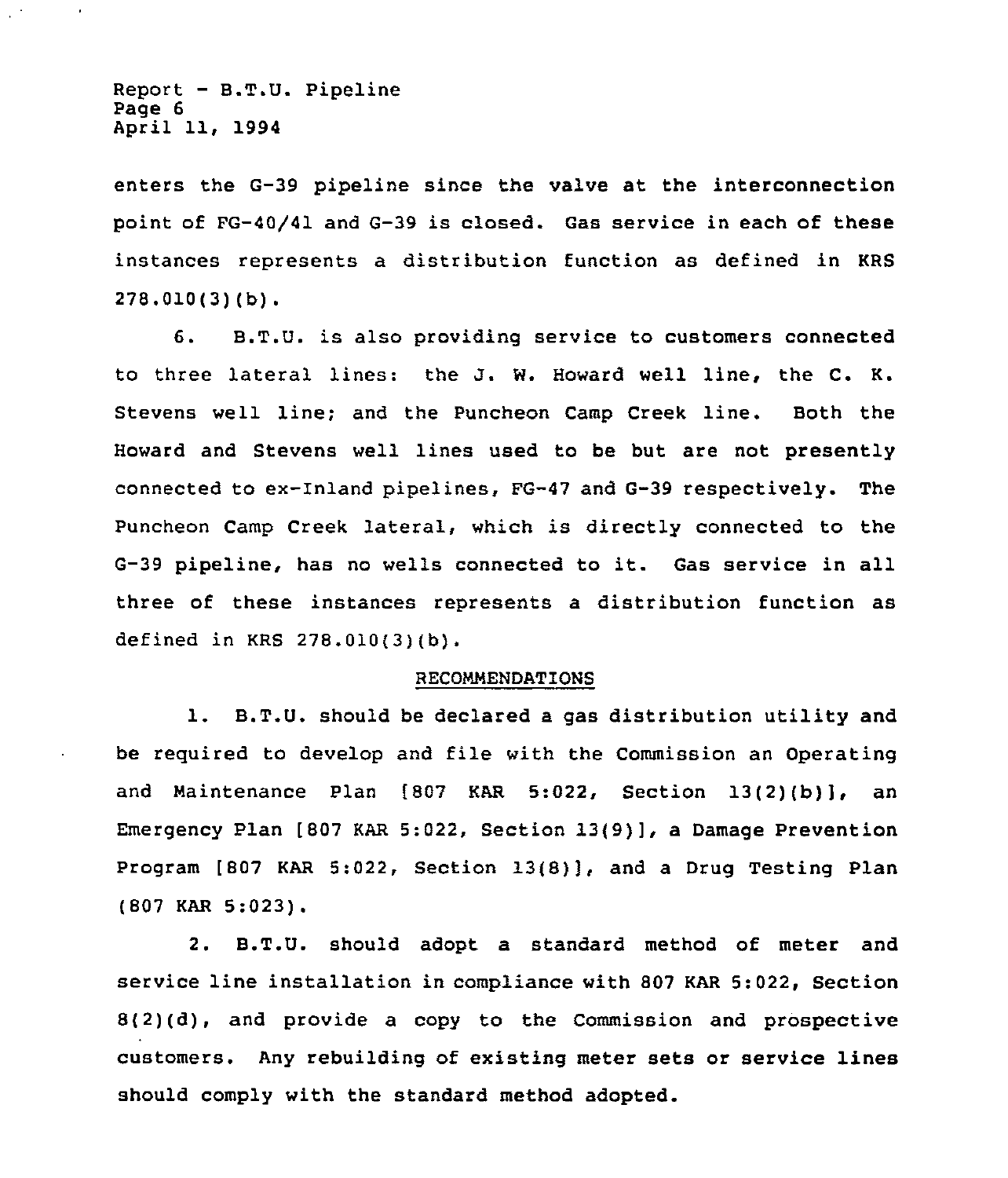$Report - B.T.U. Pipeline$ Page 7 April 11, 1994

3. B.T.U.'s meters and regulators at all customer services should comply with 807 KAR 5:022, Section  $9(2)(a)$ , (b),  $(c)$ , and  $(f)$ .

4. Test requirements for service lines and plastic pipelines before being placed in service should comply with 807 KAR 5:022, Section  $11(6)(a)$ , (b), and (c); and Section  $11(7)(a)$ , (b), (c), and (d).

5. B.T.U. should operate its system at pressures in compliance with 807 KAR 5:022, Section 13(12)(a) and (b) and Section 13(13)(a) and (b).

6. Any service lines reinstated for service by B.T.U., or any facilities which B.T.U. abandons or inactivates, should comply with <sup>807</sup> KAR 5:022, Section 14(14) and (15).

7. Each B.T.U. customer should be separately metered to comply with 807 KAR 5:022, Section 8(2)(e), including customers who receive gas as compensation for leases and rights-of-way (807 KAR 5:022, Section 8(2)(b)). B.T.U.should correct any existing service where a customer is not separately metered, including three services in the Dixie Avenue/Auxier Branch service area (Will Conley, Jimmy Hoskins, and Orvel Howard) and services in the Oakley area where three customers are served from one meter (Ronald Minix, Sr., Jaspar Minix, and Ronald Minix, Jr.).

B.T.U. should also replace any inoperable meters at existing services, including the meters for Janet Smith (Dixie Avenue/Auxier Branch); Dave Montgomery (Oakley); and Randolph Jackson (Royalton).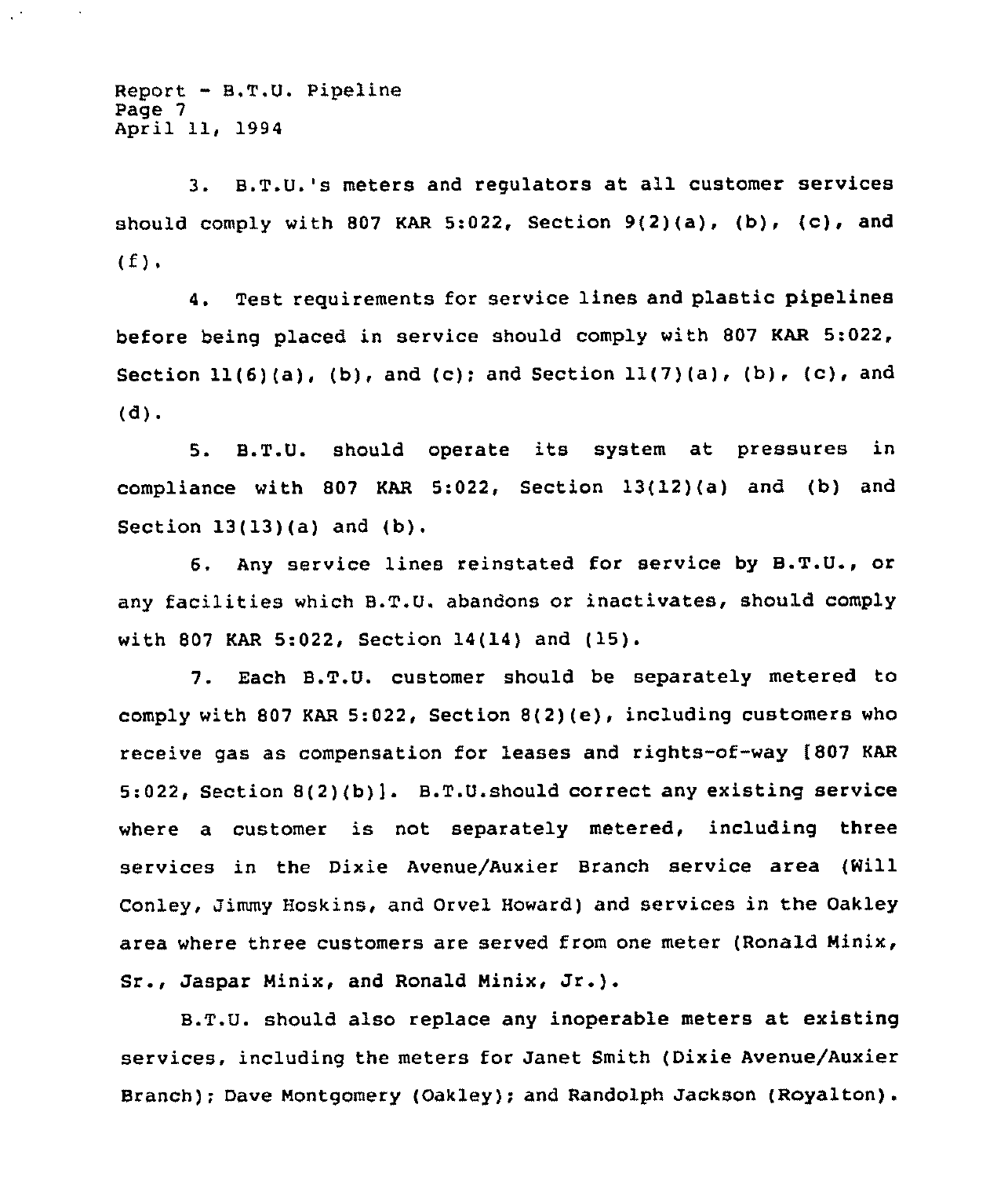Report - B.T.U. Pipeline Page 8 April 11, 1994

 $\bullet$ 

8. B.T.U.'s installation of plastic pipe should comply with <sup>807</sup> KAR 5:022, Section 7(12)(a), (c), (d), (f), and (e). The depth of B.T.U.'s plastic pipelines and whether tracer wire (or other means of location) has been used should be the focus of a follow-up inspection.

9. B.T.U. should immediately address the dangerous conditions in the following service areas viewed during the inspection to comply with 807 KAR 5:006, Section 14(1)(b), and notify the Commission that the corrections have been made; copper tubing at three meter sets in Elk Creek (Norma Howard, Virgil Plummer and Todd Plummer)," aboveground plastic at one service (Molly Montgomery), and a pair of vise grips holding the regulator pin in the out position at another service (Troy Minix), both in Oakley; black plastic pipe at two meter sets in Puncheon Camp Creek (Adam Risner and Mary Risner); and the use of hose clamps at one meter set in Lakeville (Viola Minix).

10. B.T.U. should immediately replace the inoperable regulator at the Phillip Conley meter set in Puncheon Camp Creek to comply with 807 KAR 5:022, Section 4(30)(b)1, and notify the Commission that the replacement has been made.

11. The tariff which B.T.U. has submitted in Case No. 92-220 should be rejected since it relates to gas service provided pursuant to <sup>807</sup> KAR 5:026. B.T.U. should resubmit its tariff as a gas distribution utility with all rates, services, and rules it intends to provide. B.T.U.'s tariff should address in some manner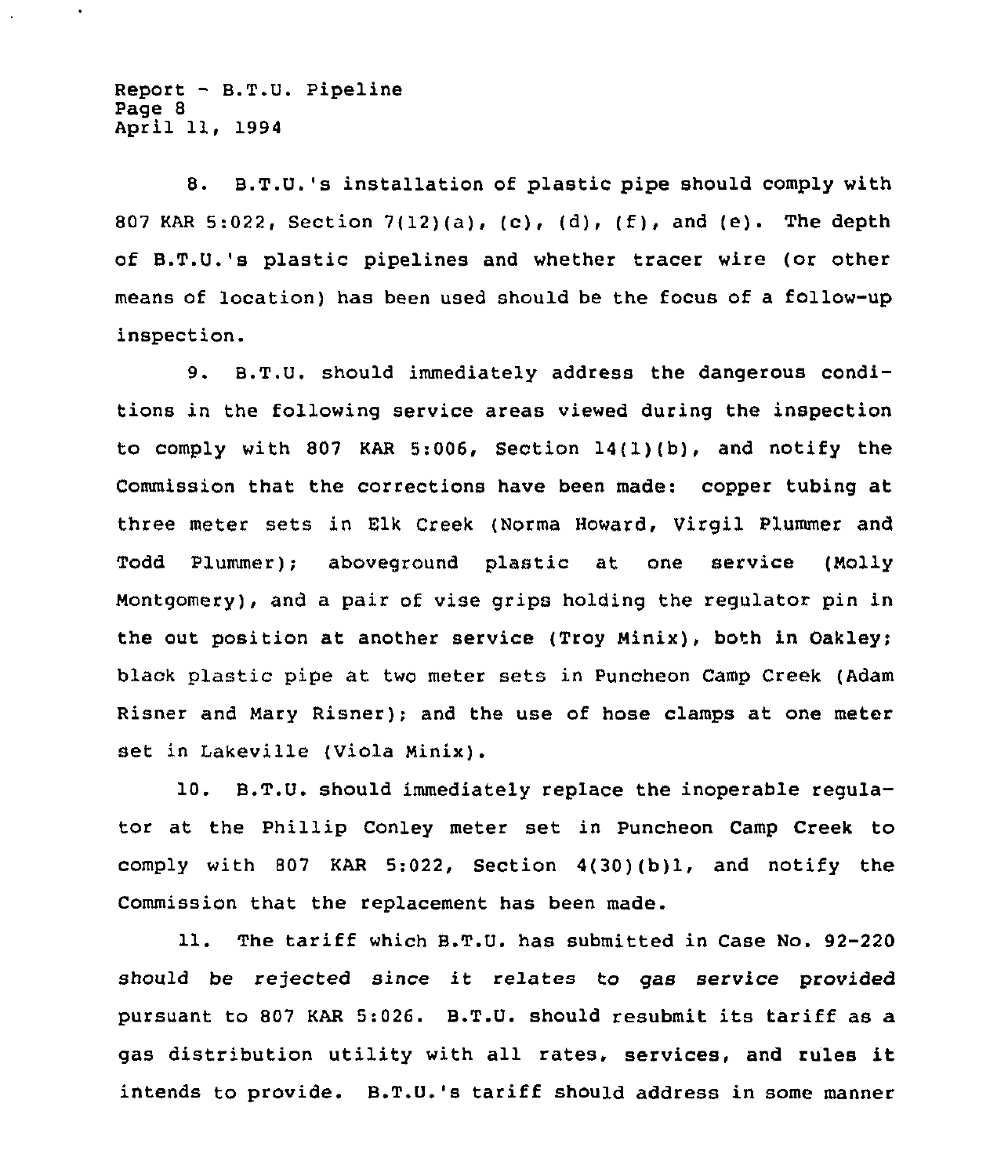Report - B.T.U. Pipeline Page 9 April 11, 1994

 $\ddot{\phantom{a}}$ 

the flat rates and free gas which B.T.U. currently provides to some customers, and such rates and service should be in compliance with KRS 278.030 and KRS 278.170.

12. Pipeline markers installed by B.T.U. should comply with <sup>807</sup> KAR 5:022, Section 14(5)(a), (c), and (d) 1 and 2.

Respectfully submitted,

Ralph E. Dennis, Manager Gas Branch

ペ Nark Hostetter

Geologist

 $\sim$ 

David B. Kinman Utility Investigator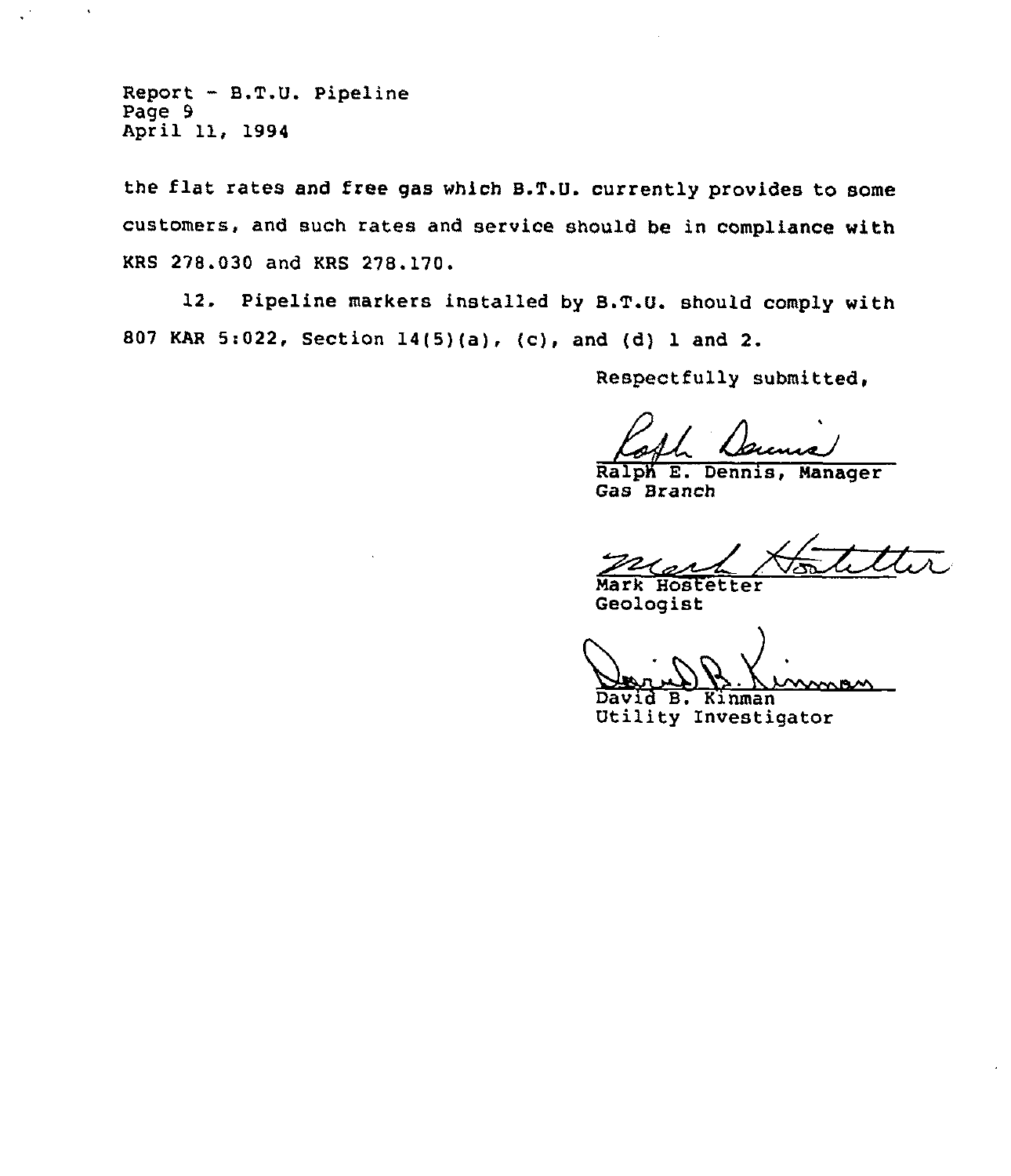

EXHIBIT "A"

il Tur and the second control of the

ELK CREEK, LICK CREEK, MAY BRANCH,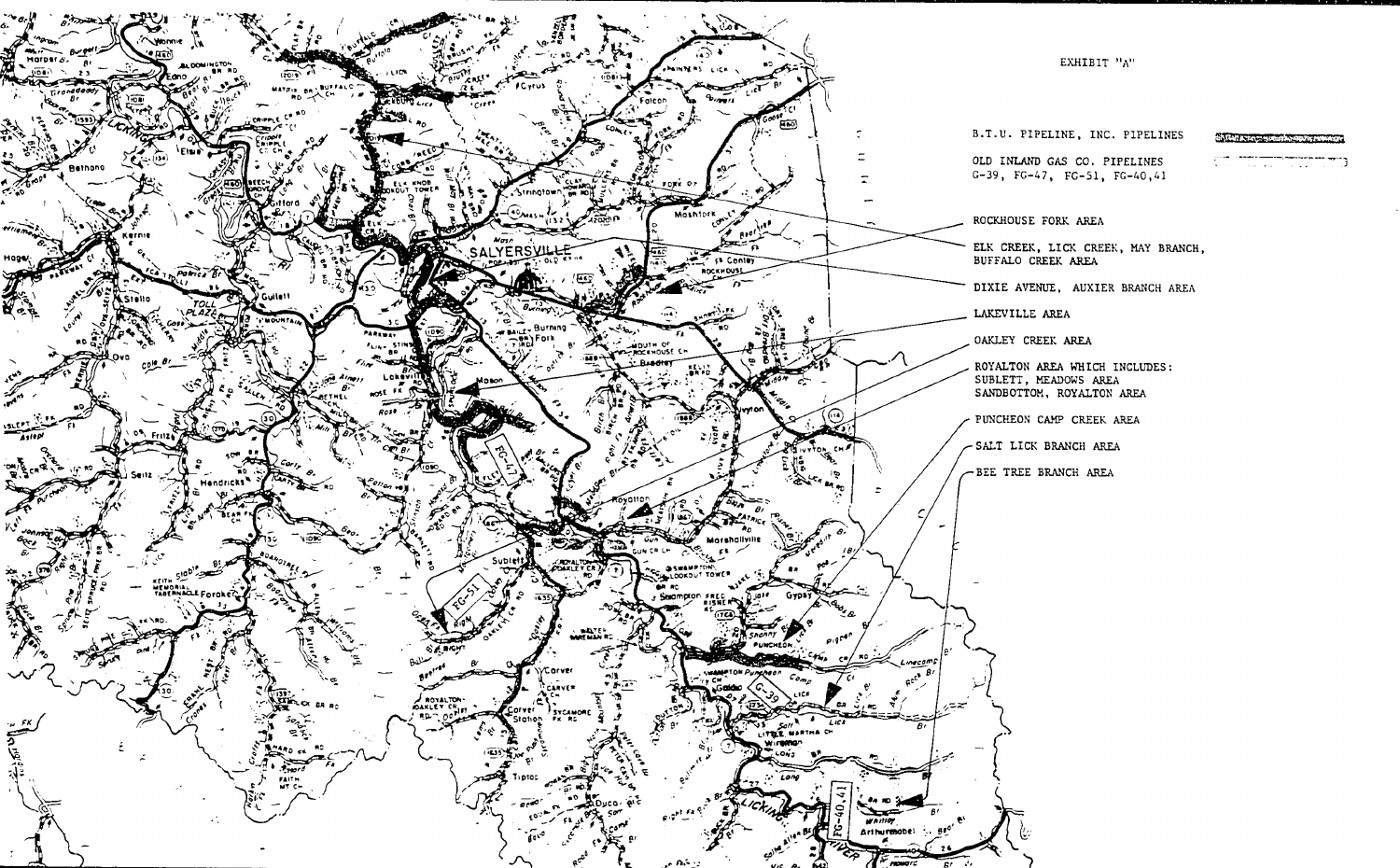# DESCRIPTIVE SUMMARIES OF B.T.U. PIPELINE, INC. SERVICE AREAS AND PIPELINES

### A. SERVICE AREA: Rockhouse Fork

LOCATION: Hwy. 114 east, left onto Hwy. 1415; also includes a lateral which crosses Highway 114 to Hwy. 1888.

NO. OF CUSTOMERS: <sup>5</sup> (includes 1 customer on Hwy. 1888 lateral)

CONSTRUCTION: Approximately 7,000 feet of 2-inch plastic pipe (with tracer wire according to B.T.U.}.

SOURCE OF GAS: Local wells - Cain (2), Collinsworth (5), and Lemaster (1).

PIPELINE(S)/INTERCONNECTIONS. The Rockhouse Fork pipeline is currently connected to a series of active local wells. In the past, this line was connected to Salyersville's local distribution utility when operated as Salyersville Gas Company, Inc. The pipeline is presently disconnected from the distribution utility, now operating as Sigma Gas Corporation.

As currently configured, this system consists of a series of well lines connected to a pipeline, through which gas is moved to provide service to four end-users. B.T.U. has also laid <sup>a</sup> lateral pipeline from the Rockhouse Fork line, across Hwy. 114 to Hwy. 1888, to provide free gas to a well owner (Calvin Cain).

**B.** SERVICE AREA: Elk Creek (including May Branch) and Lick Creek LOCATION: Elk Creek — Along Hwy. 460 west, right onto Hwy. 2019 and ending at the Hwy. 2019/Hwy. 3334 intersection;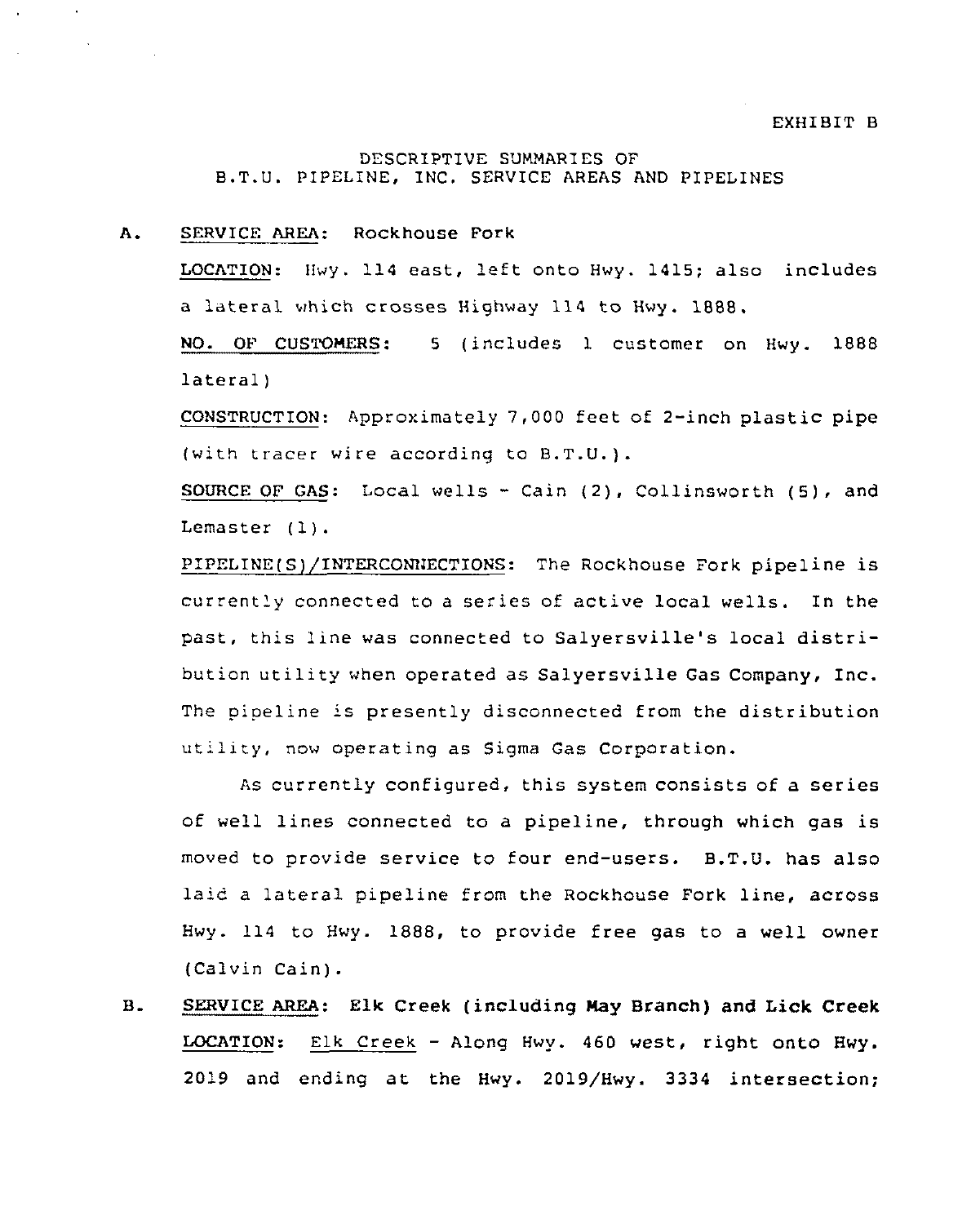includes two lateral pipelines--at May Branch (in the vicinity of Hwy. 460) and a gravel road off Hwy. 2019. Lick Creek Begins at the Hwy. 2019/Hwy. 3334 intersection, follows Hwy. 3334 east until pipeline ends, and includes one lateral on a gravel road; and a second leg of Lick Creek follows Hwy. 2019 north beyond the intersection with Hwy. 3334 until the pipeline ends.

NO. QF CUSTOMERS: Elk Creek — 41

Lick Creek — 10

CONSTRUCTION: Elk Creek — Approximately 20,000 feet of threeinch plastic with tracer wire (according to B.T.U.) along Hwy. 460 and Hwy. 2019, plus approximately 4,000 feet of two-inch plastic with tracer wire (according to B.T.U.) for the May Branch and gravel road laterals. Lick Creek -Approximately 7,000 feet of three-inch plastic on Hwy. 3334, including the gravel road lateral; and approximately 11,000 feet of threeinch plastic for Hwy. 2019 (beyond the intersection).

SOURCE OF GAS: Local wells — Fred Howard (1), Tackett (2), Vanderpool (2), and Conley (1), Martin (1), G. V. Joseph (1), and R. C. May (2).

PIPELINE(S)/INTERCONNECTIONS: The Lick Creek pipeline interconnects with the Elk Creek pipeline, which in turn is interconnected with B.T.U.'s Dixie Avenue pipeline. The Howard well, which is directly connected to the Lick Creek pipeline on Hwy. 3334, is the principal source of gas for customers connected to these pipelines.

 $-2-$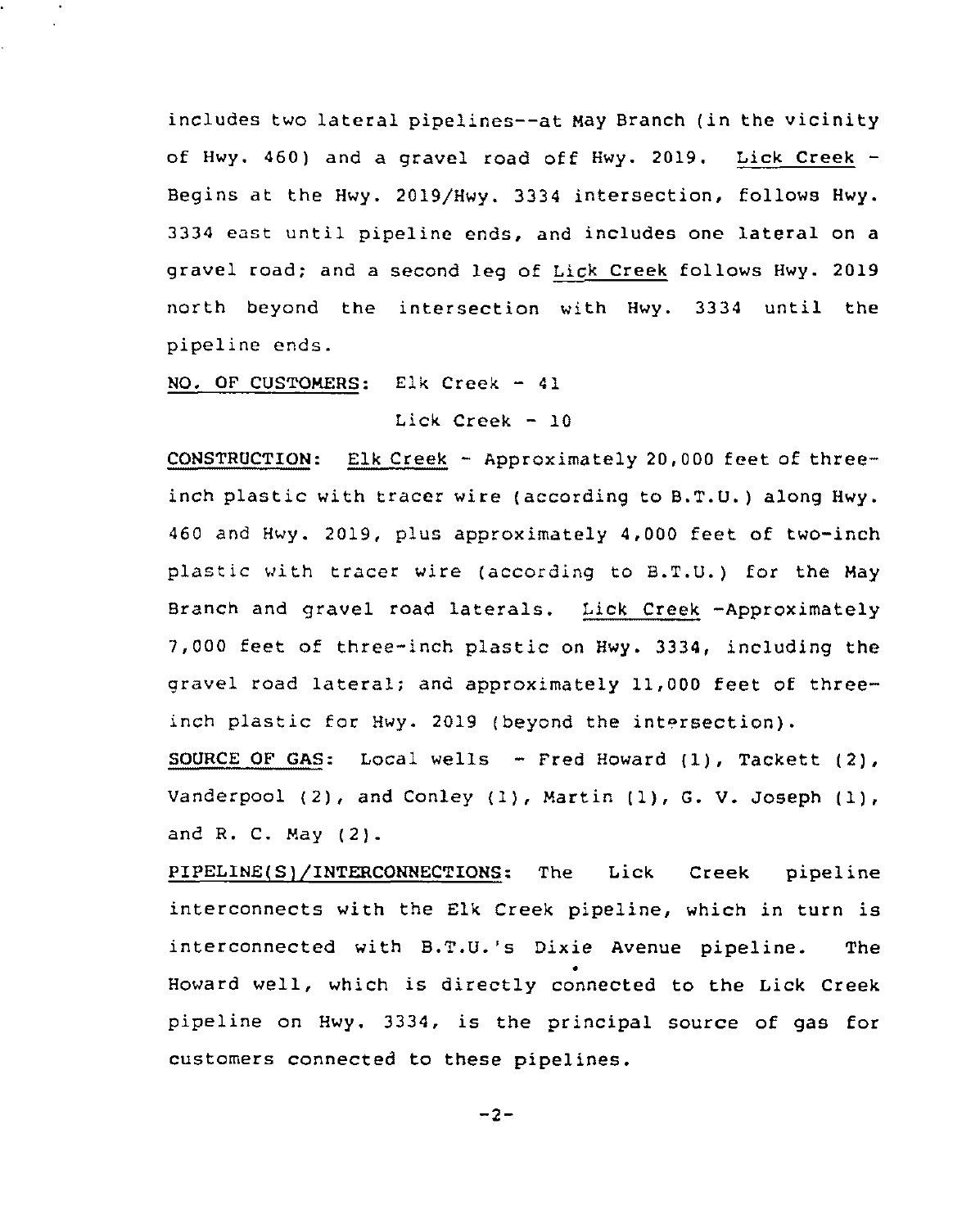One end of each leg of the Lick Creek pipeline ends without connection to anything. The other ends of each leg interconnect to the Elk Creek pipeline which eventually interconnects with another portion of the B.T.U. system (the Dixie Avenue pipeline). At present all gas which enters these pipelines is used to provide service to end-users connected to these pipelines (as well as customers connected to other pipelines owned or claimed by B.T.U.).

#### $c_{\bullet}$ SERVICE AREA: Dixie Avenue/Auxier Branch

LOCATION: Begins on Dixie Avenue (off Hwy. 460 west) and ends at its interconnection with the Petro pipeline owned by B.T.U. This pipeline includes a section along Auxier Branch which had been installed a few years ago.

# NO. OF CUSTOMERS: 7

CONSTRUCTION: Approximately 7,000 feet of three-inch plastic pipe with tracer wire (according to B.T.U.), including one lateral on <sup>a</sup> gravel road (off the newer section of pipeline). SOURCE OF GAS: Local wells - Fred Howard (1) and Tackett (2), Martin (1), G. V. Joseph (1), and R. C. May (2).

PIPELINE(S)/INTERCONNECTIONS: The Dixie Avenue pipeline, including the Auxier Branch section, is interconnected at one end with the Elk Creek pipeline and at the other end with the Petro pipeline. This pipeline system was interconnected with Salyersville's local distribution utility in the area of the Auxier Branch section. At present, this connection has been severed by Sigma Gas.

 $-3-$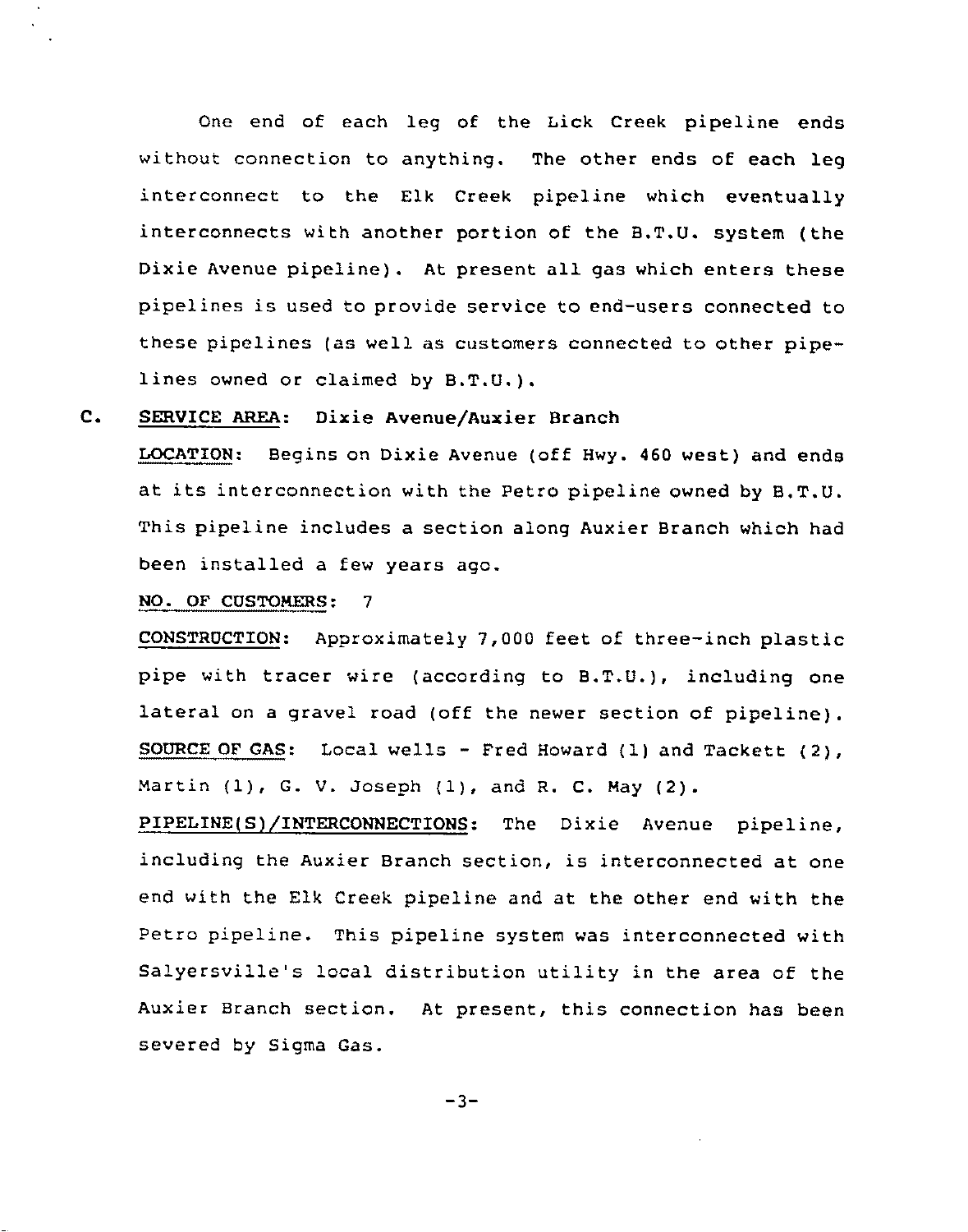Dixie Avenue/Auxier Branch delivers gas to end-users directly connected to the pipeline. Some of the customers served have no meters since they are either free customers or billed <sup>a</sup> flat rate. One meter has been burned and needs to be replaced.

The source of the gas for these customers is identical to the source used for the Elk Creek/Lick Creek customers. The Dixie Avenue pipeline should be considered an interrelated part of the Elk Creek/Lick Creek and Petro pipeline systems which are operated by B.T.U. (the Petro pipeline is part of the Lakeville Road system described herein).

 $D<sub>1</sub>$ SERVICE AREA: Lakeville Road

 $\bar{z}$ 

LOCATION; Hwy. <sup>7</sup> south, right onto Hwy. 1090.

NUMBER OP CUSTOMERS: 11

CONSTRUCTION: Approximately 26,000 feet of four-inch plastic pipeline called the Petro pipeline (installed several years ago by another party); approximately 7,000 feet of two-inch plastic pipeline which connects a local well (R. C. May) to the Petro pipeline; and approximately 7,000 feet of a two-inch plastic lateral line. The two-inch lateral also has a short lateral paralleling a gravel road off Hwy. 1090.

SOURCE OF GAS: Local wells - Tackett  $(2)$ , G. V. Joseph  $(1)$ , Vanderpool (2), R. C. May (2), Conley and Martin, and Fred Howard (1).

PIPELINE(S)/INTERCONNECTIONS: The Lakeville Road pipeline system consists of the Petro pipeline with two major laterals.

 $-4-$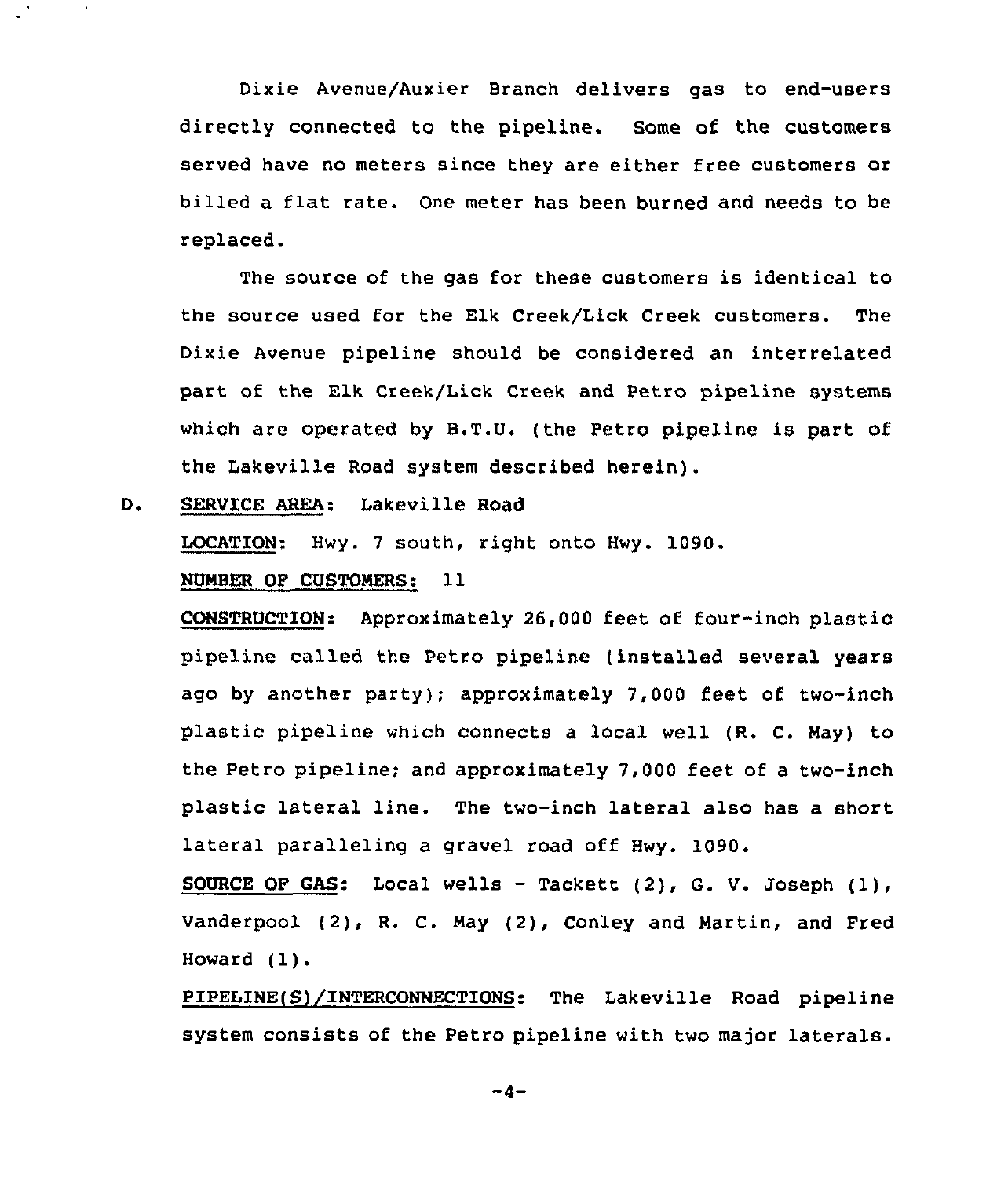The northern end of the Petro pipeline interconnects with the Dixie Avenue/Auxier Branch pipeline, while the southern end currently interconnects with <sup>a</sup> well line to B.T.U.'s G. V. Joseph well. The Petro pipeline has been disconnected from its connection to the FG-47 pipeline (previously owned by Inland).

At present, none of B.T.U.'s gas which enters the Lakeville Road pipeline system flows into the FG-47 pipeline. In fact, the flow of gas in FG-47 is to the north towards Salyersville (through the Cobra pipeline) for delivery to Sigma Gas. All of B.T.U.'s gas is used to provide service to the end-users directly connected to the Petro pipeline or lateral lines. Like the Dixie Avenue/Auxier Branch service area, there is a mixture of paying, free, and flat rate customers served from the Lakeville Road pipeline system.

#### E. SERVICE AREA: Oakley Creek Area

LOCATION: Hwy. <sup>7</sup> south, right onto Hwy. <sup>867</sup> and then left onto Hwy. 1635; also some service on right turn off Hwy. 1635 (Right Branch of Oakley Creek).

# NO. OF CUSTONERS: 13

 $\bullet$ 

CONSTRUCTION: The principal part of the Oakley system is the FG-51 pipeline, a six-inch steel pipeline installed 40-50 years ago. The portion of the pipeline with customers is approximately 13,000 feet. Some of the customers considered part of the Oakley system are connected to and served from a

 $-5-$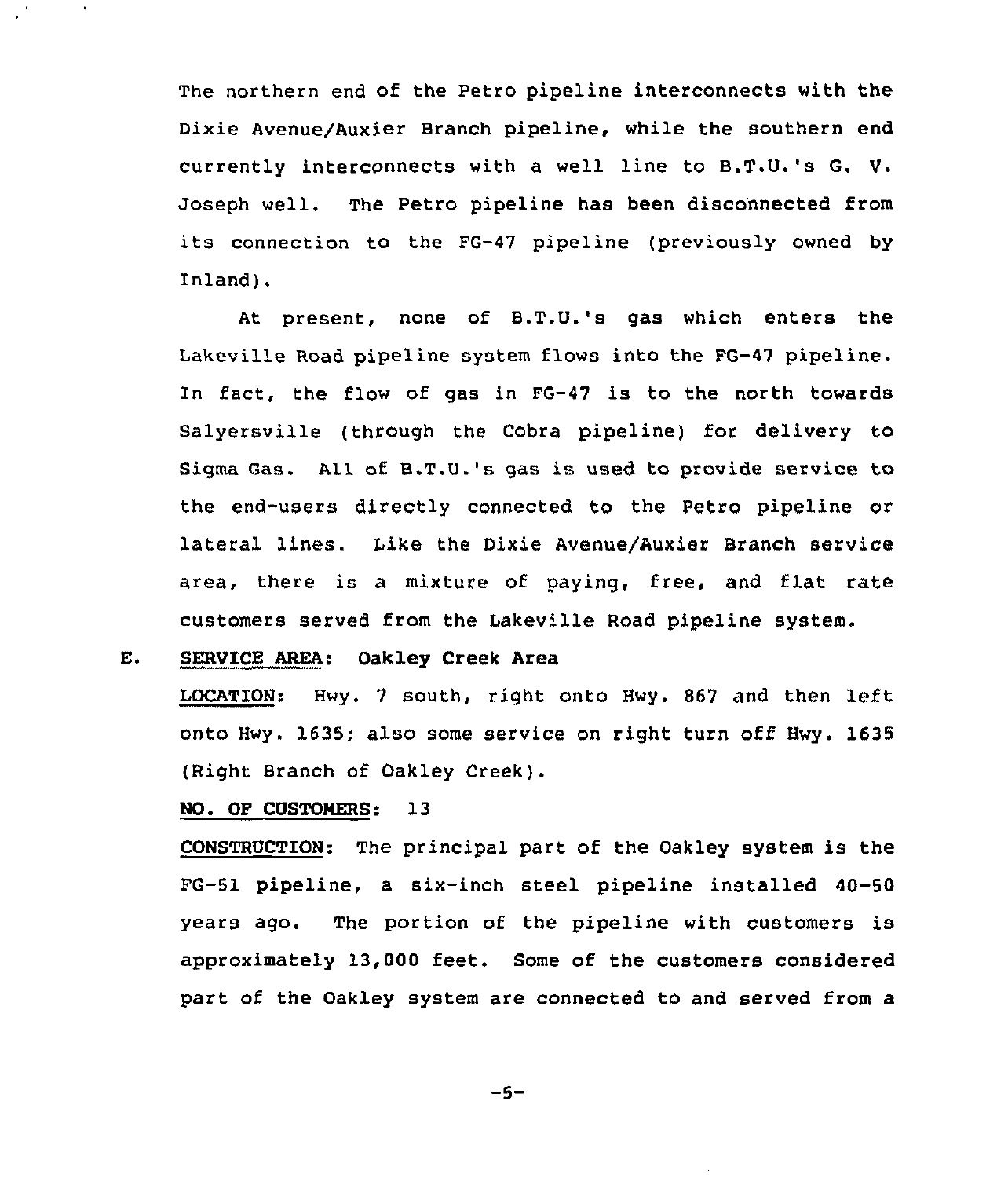section of the G-39 pipeline in this area, approximately 2,500 feet of six-inch steel.

SOURCE OF GAS: Unclear. Two wells, Carty and Rowe, are near the end of the FG-51 pipeline. In the past, B.T.U. has claimed the right to these wells, but more recently Devco/ Global Environmental has claimed ownership. According to B.T.U., both of these wells are currently shut in, and the well lines from each well have been disconnected from the FG-51 pipeline.

In addition, it is unclear whether gas which is moving through the G-39 pipeline to the FG-47 pipeline for ultimate delivery to Sigma Gas in Salyersville is also being backfed into the FG-51 pipeline at the FG-51/G-39 interconnection point. Given the absence of any other sources of gas, it is likely that gas for B.T.U.'s customers served from the FG-51 pipeline is coming from one or both of these sources; that is, the Carty and Rowe wells or gas backfed from the G-39 pipeline.

PIPELINE(S)/INTERCONNECTIONS: The FG-51 pipeline's only interconnection is with the G-39 pipeline. Aboveground plastic was seen at one service on the customer side of the meter; and at another service, three customers were being served from one meter (at this site, it could not be observed whether each customer had adequate pressure regulation). Just past the three customers/one meter site, there was also a pair of vise grips holding the regulator pin in the out position.

 $-6-$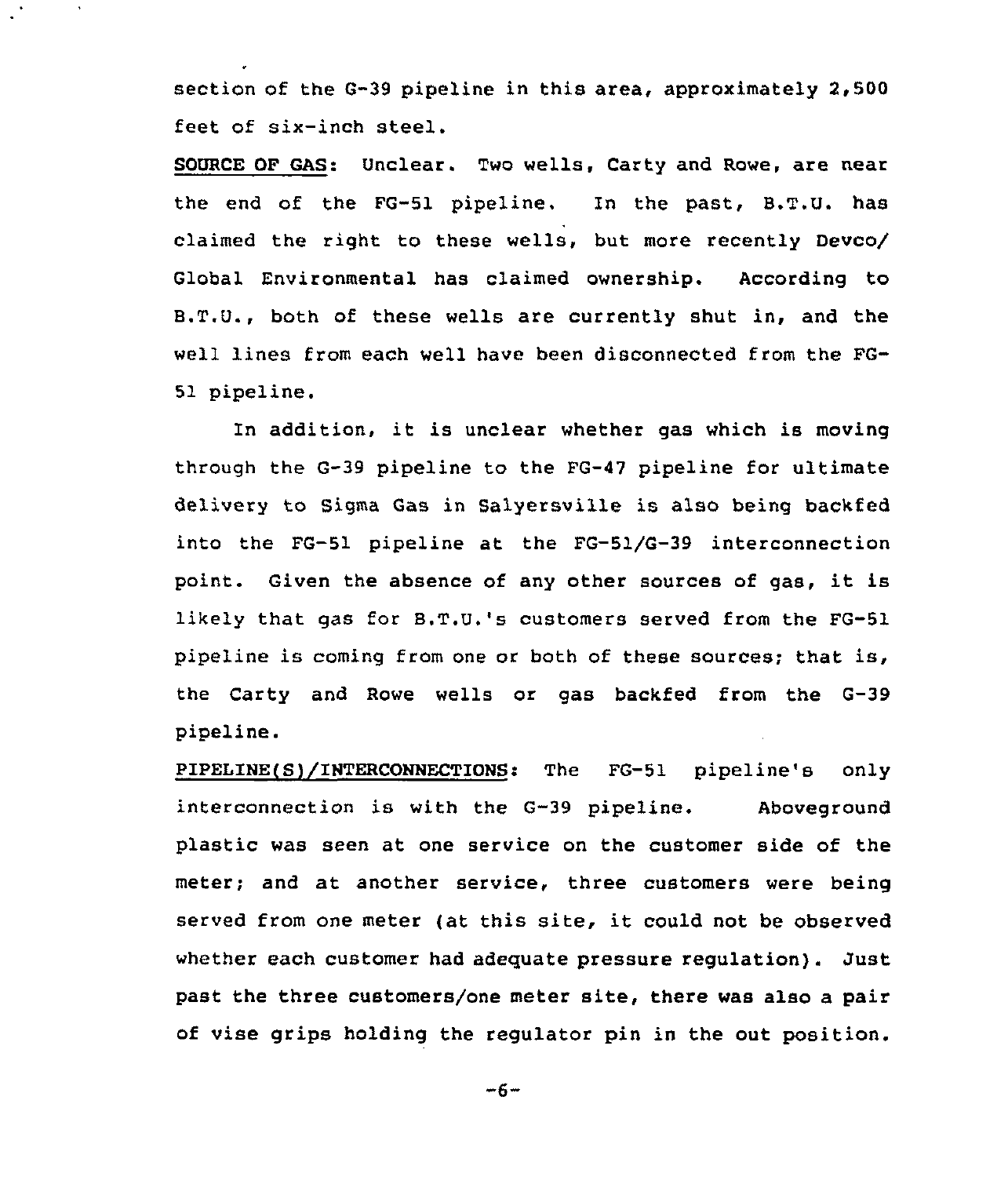Several of the customers on this system are also free or flat rate customers.

#### F. SERUICE AREA: Royalton Area

LOCATION."Hwy. 7 south past the turn for Hwy. 867, in the general vicinity of the communities of Royalton and Sublett, and the Sandbottom and Meadows Branch areas.

### NO. OF CUSTOMERS: 31

CONSTRUCTION: Some service is directly from the FG-47 and G-39 pipelines, both of which are six-inch steel in this service area. The remaining service is from two local wells, each of which has a three-inch steel well line (although the J. W. Howard well line has <sup>a</sup> small section of two-inch plastic).

SOURCE OF GAS: Local wells — J. W. Howard (1) and Stevens (1); and the G-39 pipeline (probably from gas delivered into the pipeline by Devco or Equitable Resources Exploration for ultimate delivery to Sigma).

PIPELINE(S)/INTERCONNECTIONS: FG-47 connects to the Cobra pipeline (ownership claimed by Devco/Global Environmental), which is three-inch plastic, and with the G-39 pipeline, which connects with the Columbia Natural Resources system (approximately 15-20 miles east of this area). According to B.T.U., neither of the well lines from the J. W. Howard or Stevens wells is connected to the G-39 pipeline.

None of the gas currently produced from the J. W. Howard and Stevens wells enters the G-39 pipeline and is used solely

 $-7-$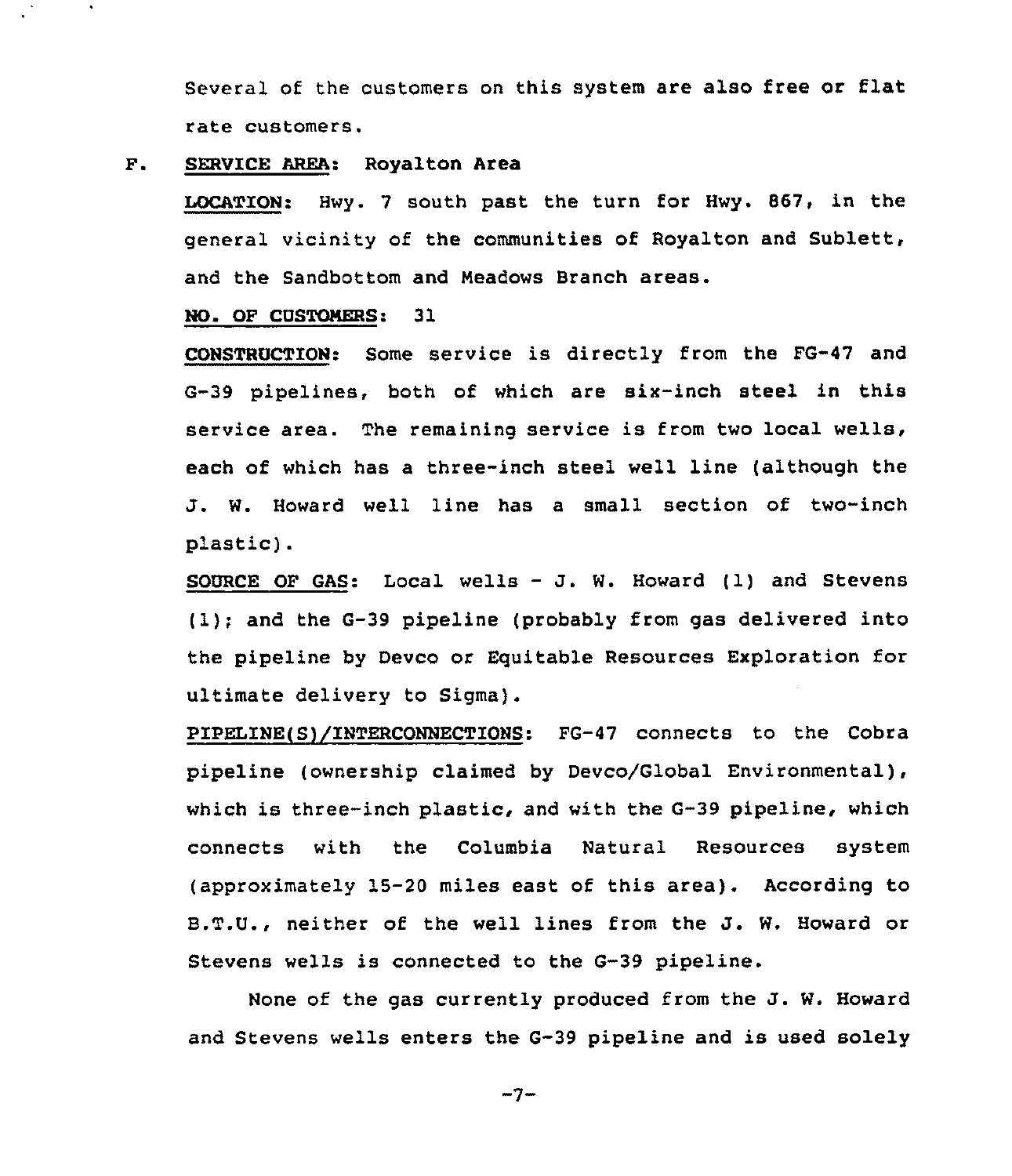to provide service to customers connected to the well lines. Gas which enters the G-39 pipeline from other sources is used to provide service to B.T.U.'s customers directly connected to the G-39 pipeline.

SERVICE AREA: Puncheon Camp Creek G.

> LOCATION: Hwy. <sup>7</sup> south; also, from Hwy. <sup>7</sup> left onto Hwy. 1766.

# NO. OF CUSTONERS: 19

 $\sim$ 

CONSTRUCTION: Most of the service in this area is from one of two lateral pipelines connected to the G-39 pipeline. According to B.T.U., the first two-inch plastic lateral (which serves four customers) is in the vicinity where the G-39 pipeline crosses Hwy. 1766, and was installed by another party sometime in 1991. <sup>A</sup> second two-inch plastic lateral with tracer wire (according to B.T.U.) has been installed by B.T.U. to provide service to 11 customers who were previously directly connected to the G-39 pipeline.

SOURCE OP GAS: Gas which has been delivered into the G-39 pipeline from sources other than B.T.U.

PIPELINE(S)/INTERCONNECTIQNS: Each of the lateral pipelines is connected to the G-39 pipeline, which is interconnected at one end (east) to the Columbia Natural Resources gathering system and at the other end with the FG-47 pipeline.

At least in one instance a customer's regulator needs to be replaced; and at two other services, black plastic pipe on the customer side of the meter needs to be replaced. None of

 $-8-$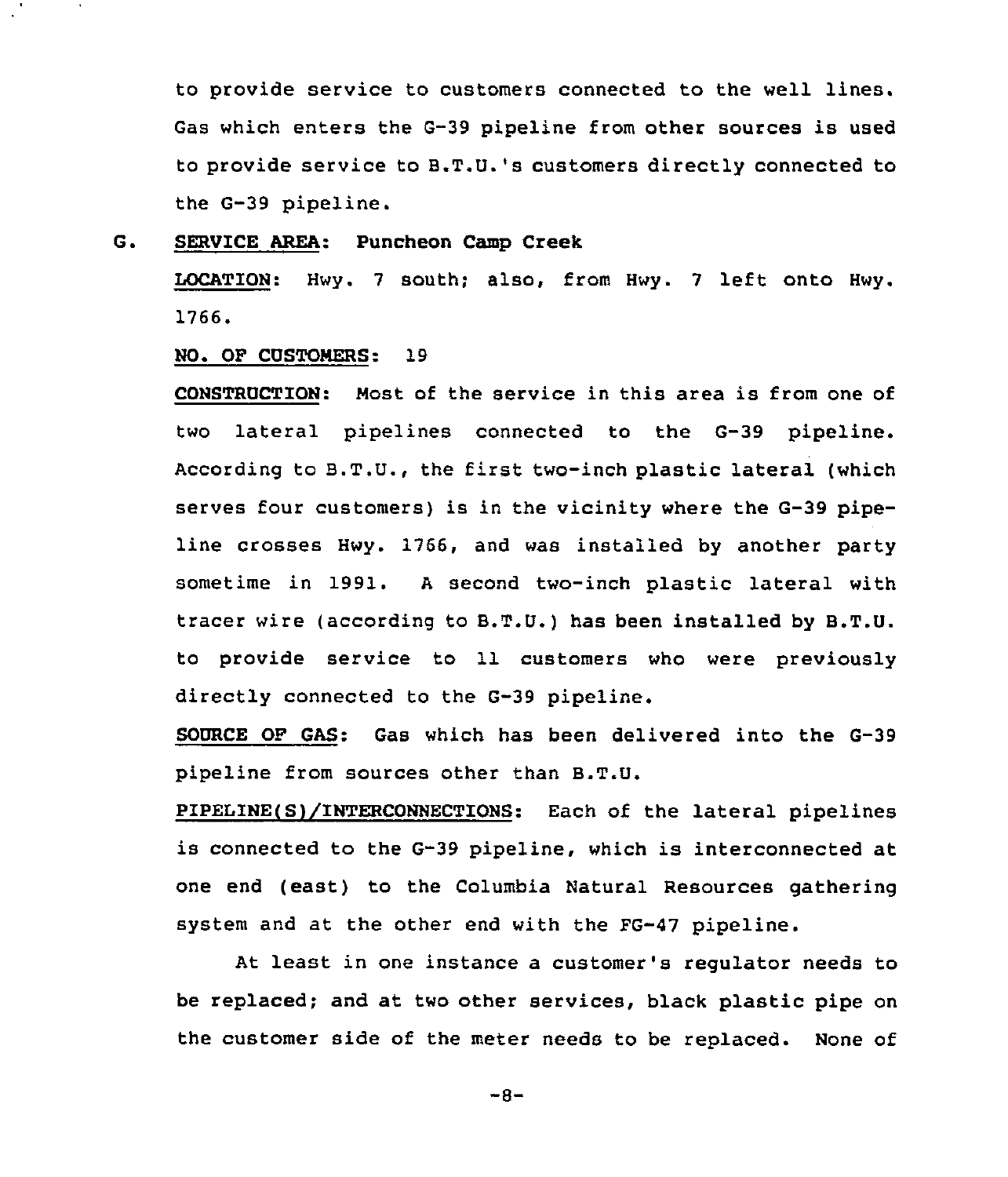the gas used to provide service to customers from either of the two laterals goes anywhere but to the end-use customers.

# H. SERVICE AREA: Salt Lick

LOCATION: Hwy. <sup>7</sup> south, left onto Hwy. 1734 (past turnoff for Hwy. 1766).

NO. OF CUSTOMERS: 2

CONSTRUCTION: None (except service lines for each customer). SOURCE OF GAS: Gas flowing through G-39 pipeline.

PIPELINE(S)/INTERCONNECTIONS: None. directly connected to the G-39 pipeline. Each customer is

SERVICE AREA: Beetree Branch (formerly Inland FG40-41  $I.$ pipeline)

LOCATION: Hwy. <sup>7</sup> south, left onto Hwy. 404, then right onto 1734.

NO. OF CUSTOMERS: 5

CONSTRUCTION: Pipeline is four-inch steel installed 40-50 years ago.

SOURCE OF GAS: Local wells - Stevens (1) and Salyer(1). (Six other wells are shut in.)

PIPELINE(S)/INTERCONNECTIONS: The Beetree Branch pipeline is connected to the G-39 pipeline. However, according to B.T.U., the valve at the interconnection point is closed, and therefore the gas being produced by the wells which are connected to these pipelines is not entering the G-39 pipeline.